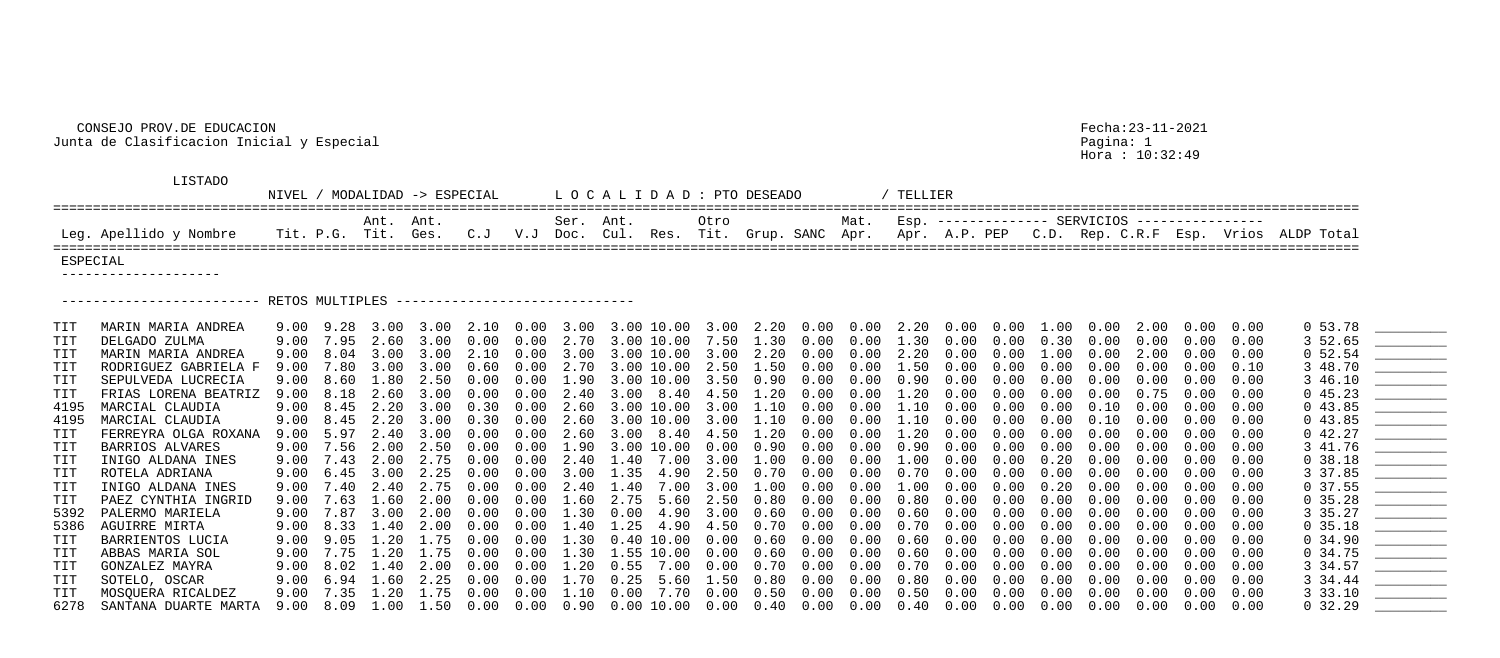| TIT RODRIGUEZ JULIA DEL |  |  |  |  |  |  |  |  |  |  | $0\,30.85$    |  |
|-------------------------|--|--|--|--|--|--|--|--|--|--|---------------|--|
| 6809 DELPIANO DANIEL    |  |  |  |  |  |  |  |  |  |  | 3 30.84       |  |
| 5460 ALMIRON MELISA     |  |  |  |  |  |  |  |  |  |  | $0\,30.31$    |  |
| 5460 ALMIRON MELISA     |  |  |  |  |  |  |  |  |  |  | $0\,30.31$    |  |
| 7005 SOTO NOELIA ROCIO  |  |  |  |  |  |  |  |  |  |  | $0\;\; 28.38$ |  |
| 7175 MARSICANO CARLA    |  |  |  |  |  |  |  |  |  |  | $0\;28.22$    |  |
| TIT SILVA MAIRA YANNET  |  |  |  |  |  |  |  |  |  |  | $0\,25.88$    |  |
| 7263 SOTO LUCIANA ELISA |  |  |  |  |  |  |  |  |  |  | $0\;\;20.90$  |  |